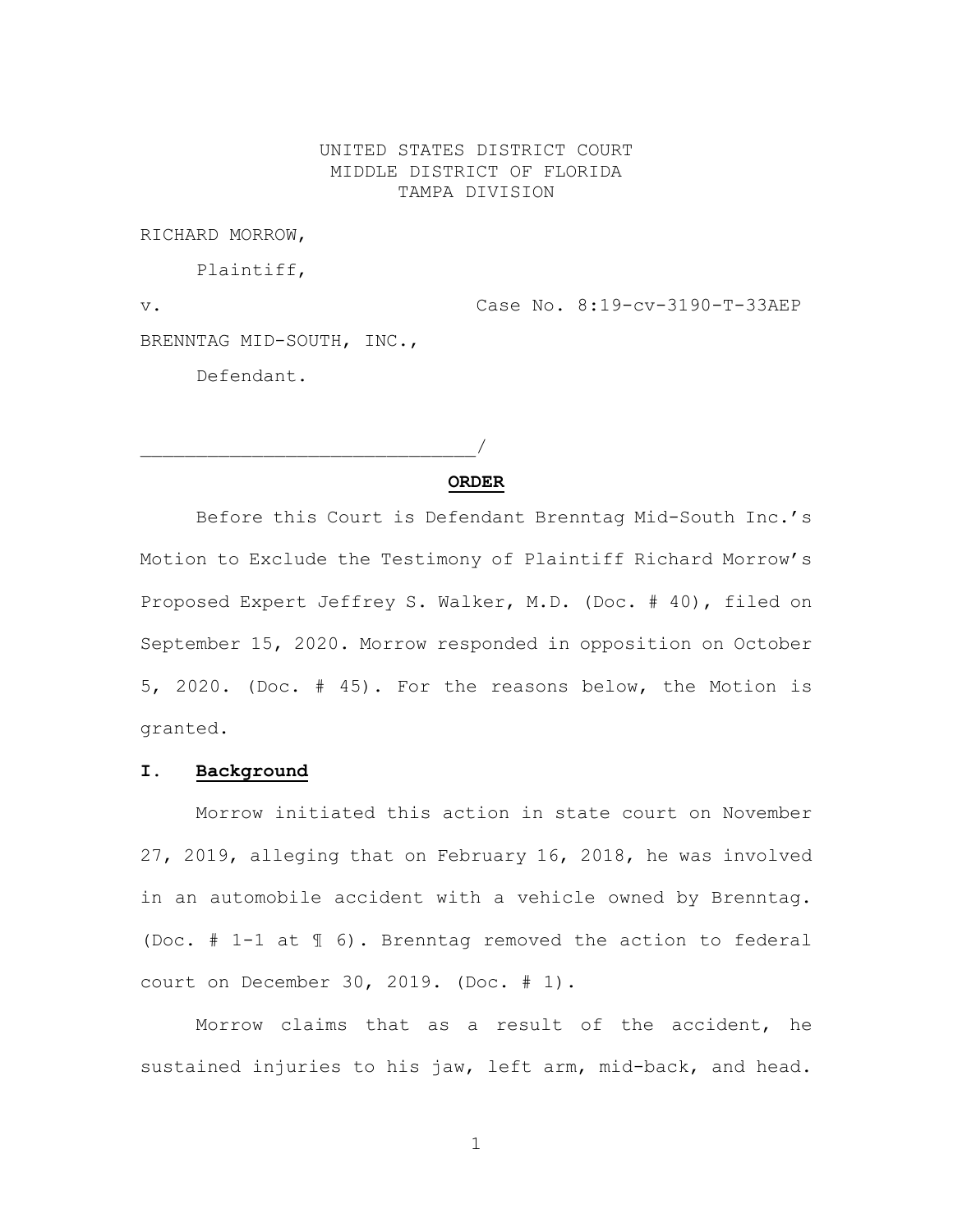(Doc. # 40-9 at 3). Morrow describes his pain as "chronic, constant headaches; sharp stabbing neck pain; [and] severe jaw pain (clicking crunching sound in the jaw joint, slipping of the jaw out of position)." (Id.).

Approximately eight months after the accident, Morrow sought treatment for his neck pain from Dr. Walker. (Doc. # 40-2 at 4). Dr. Walker assessed Morrow and found disc bulges, foraminal narrowing, and disc herniation. (Doc. # 40-11 at 30-31). Dr. Walker performed several treatments, including steroid injections and nerve block injections in February of 2019. (Id. at 23, 27). When Morrow continued to report pain, Dr. Walker performed a full disc replacement surgery in Morrow's neck in October 2019. (Id. at 1-3).

Morrow seeks to have Dr. Walker testify as both a "factual witness who has treated [Morrow] and can discuss in detail the treatment regimen," and as an expert witness who can opine on the causation of Morrow's injuries. (Doc. # 45 at 1-2). Specifically, Dr. Walker has opined (1) that Morrow's injuries "required initially conservative treatment and later surgery," and (2) that the "injuries necessitating the treatment are directly attributable to the February 16, 2018 accident." (Id.).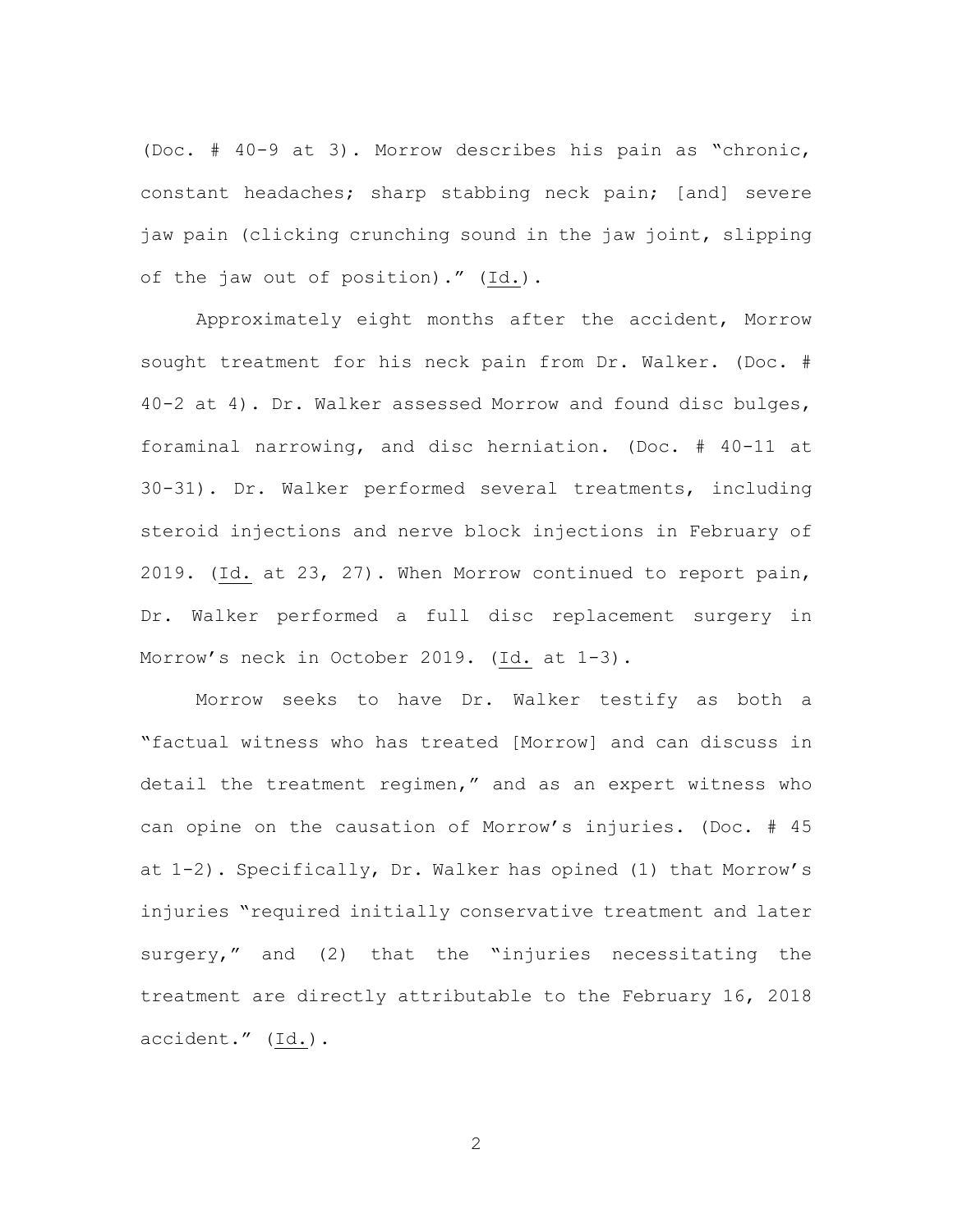Brenntag now moves to exclude Dr. Walker's expert opinion on medical causation. (Doc. # 40). Brenntag argues that Dr. Walker failed to examine Morrow's prior medical history when formulating his opinion, therefore his opinion "is not based on any semblance of a sufficient factual basis and is not the product of the application of reliable principles and methods." (Id. at 2). Morrow has responded (Doc. # 45), and the Motion is ripe for review.

## **II. Discussion**

Federal Rule of Evidence 702 states:

A witness who is qualified as an expert by knowledge, skill, experience, training, or education may testify in the form of an opinion or otherwise if: (a) the expert's scientific, technical, or other specialized knowledge will help the trier of fact to understand the evidence or to determine a fact in issue; (b) the testimony is based on sufficient facts or data; (c) the testimony is the product of reliable principles and methods; and (d) the expert has reliably applied the principles and methods to the facts of the case.

Fed. R. Evid. 702.

Implementing Rule 702, Daubert v. Merrell Dow Pharms., Inc., 509 U.S. 579 (1993), requires district courts to ensure that any and all scientific testimony or evidence admitted is both relevant and reliable. See Id. at 589–90. The Eleventh Circuit has applied this standard to physicians offering causation testimony. While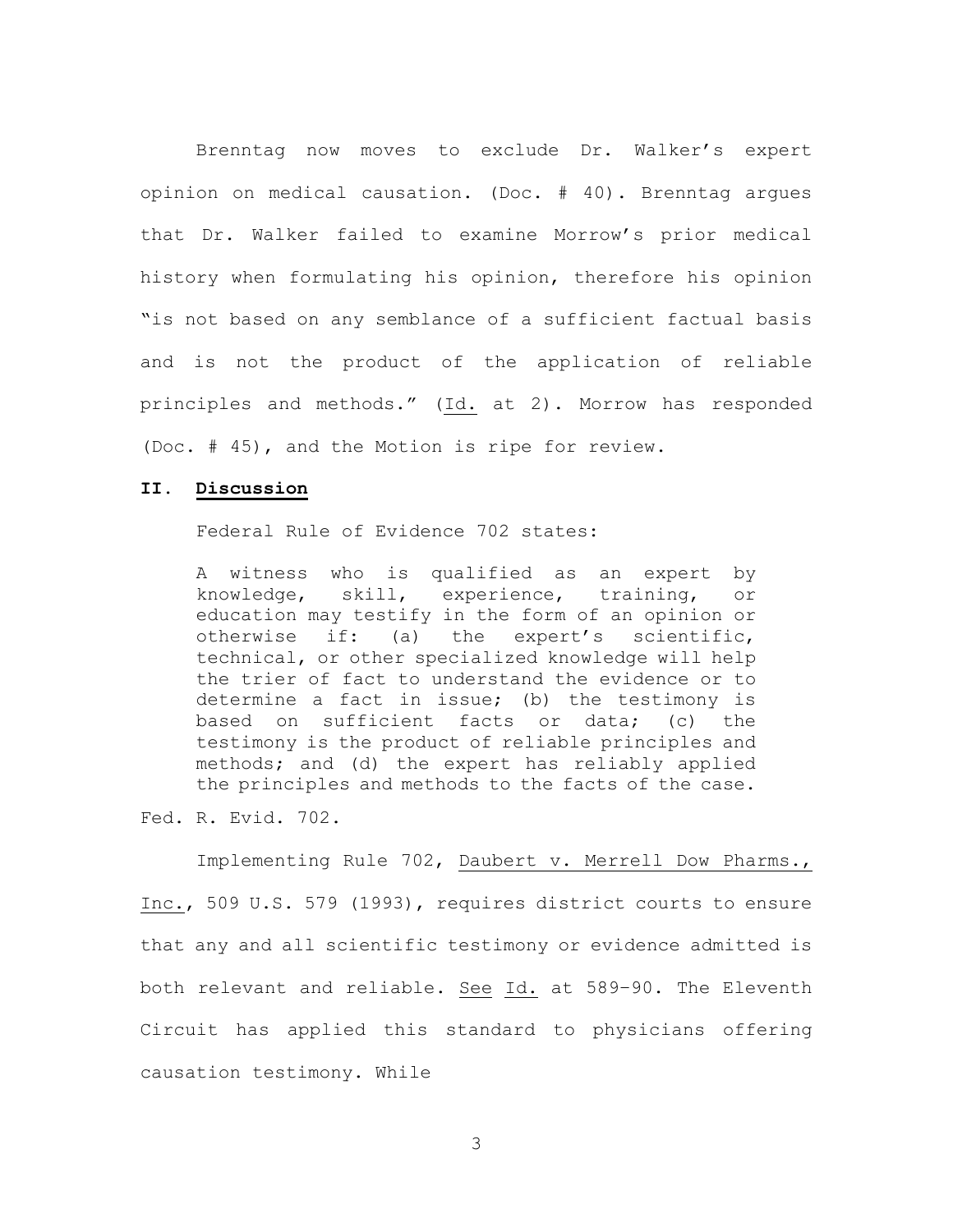[a] treating physician may testify as a lay witness regarding his observations and decisions during treatment of a patient, once the treating physician expresses an opinion unrelated to treatment which is "based on scientific, technical, or other specialized knowledge," that witness is offering expert testimony for which the court must perform its essential gatekeeping function as required by Daubert.

Wilson v. Taser Int'l, Inc., 303 F. App'x 708, 712 (11th Cir. 2008) (citing United States v. Henderson, 409 F.3d 1293, 1300 (11th Cir. 2005)).

District courts must conduct this gatekeeping function "to ensure that speculative, unreliable expert testimony does not reach the jury under the mantle of reliability that accompanies the appellation 'expert testimony.'" Rink v. Cheminova, Inc., 400 F.3d 1286, 1291 (11th Cir. 2005).

The Eleventh Circuit "requires trial courts acting as gatekeepers to engage in a 'rigorous three-part inquiry.'" Hendrix v. Evenflo Co., 609 F.3d 1183, 1194 (11th Cir. 2010). The district court must assess whether:

(1) the expert is qualified to testify competently regarding the matters he intends to address; (2) the methodology by which the expert reaches his conclusions is sufficiently reliable as determined by the sort of inquiry mandated in Daubert; and (3) the testimony assists the trier of fact, through the application of scientific, technical, or specialized expertise, to understand the evidence or to determine a fact in issue.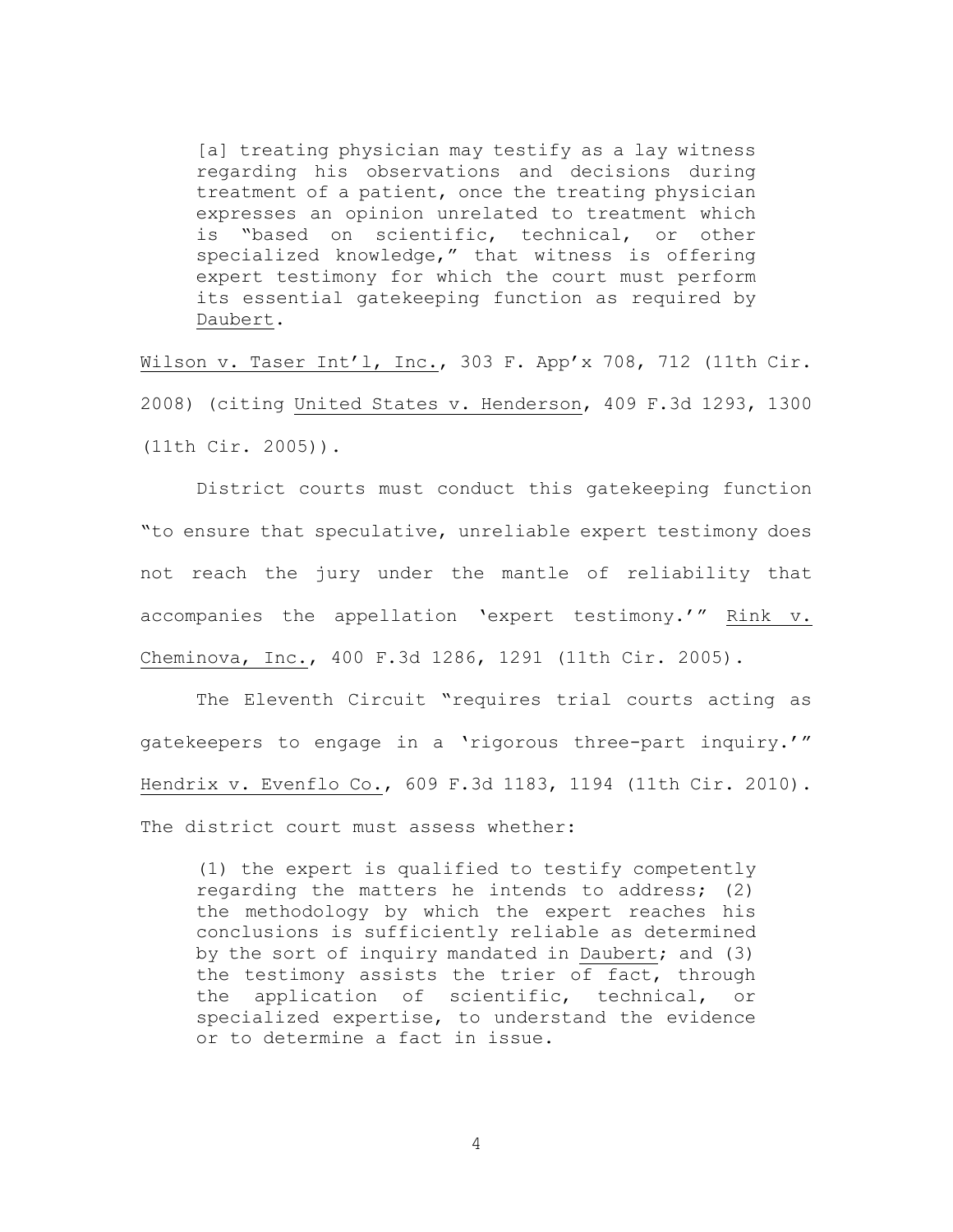Id. The proponent of the expert testimony bears the burden of showing, by a preponderance of the evidence, that the testimony satisfies each of these requirements. Id.

Brenntag does not challenge Dr. Walker's qualifications, nor does it dispute that Dr. Walker's testimony would be helpful to the trier of fact. Brenntag solely attacks Dr. Walker's reliability, arguing that his testimony lacks an adequate factual basis and a reliable method.

Federal Rule of Evidence 702(b) requires an expert's testimony to be based on "sufficient facts or data." Fed. R. Evid. 702(b). Furthermore, experts relying on experience must explain "how that experience is reliably applied to the facts.'" United States v. Frazier, 387 F.3d 1244, 1261 (11th Cir. 2004) (citations omitted).

When expert testimony's factual basis is called into question, "the Court's inquiry focuses not on whether the expert is correct, but whether the proponent of expert testimony has established by a preponderance of the evidence that the testimony is reliable in the context of the methodologies or techniques applied within the appropriate field." In re Polypropylene Carpet Antitrust Litig., 93 F. Supp. 2d 1348, 1352–53 (N.D. Ga. 2000). However, "nothing in either Daubert or the Federal Rules of Evidence requires a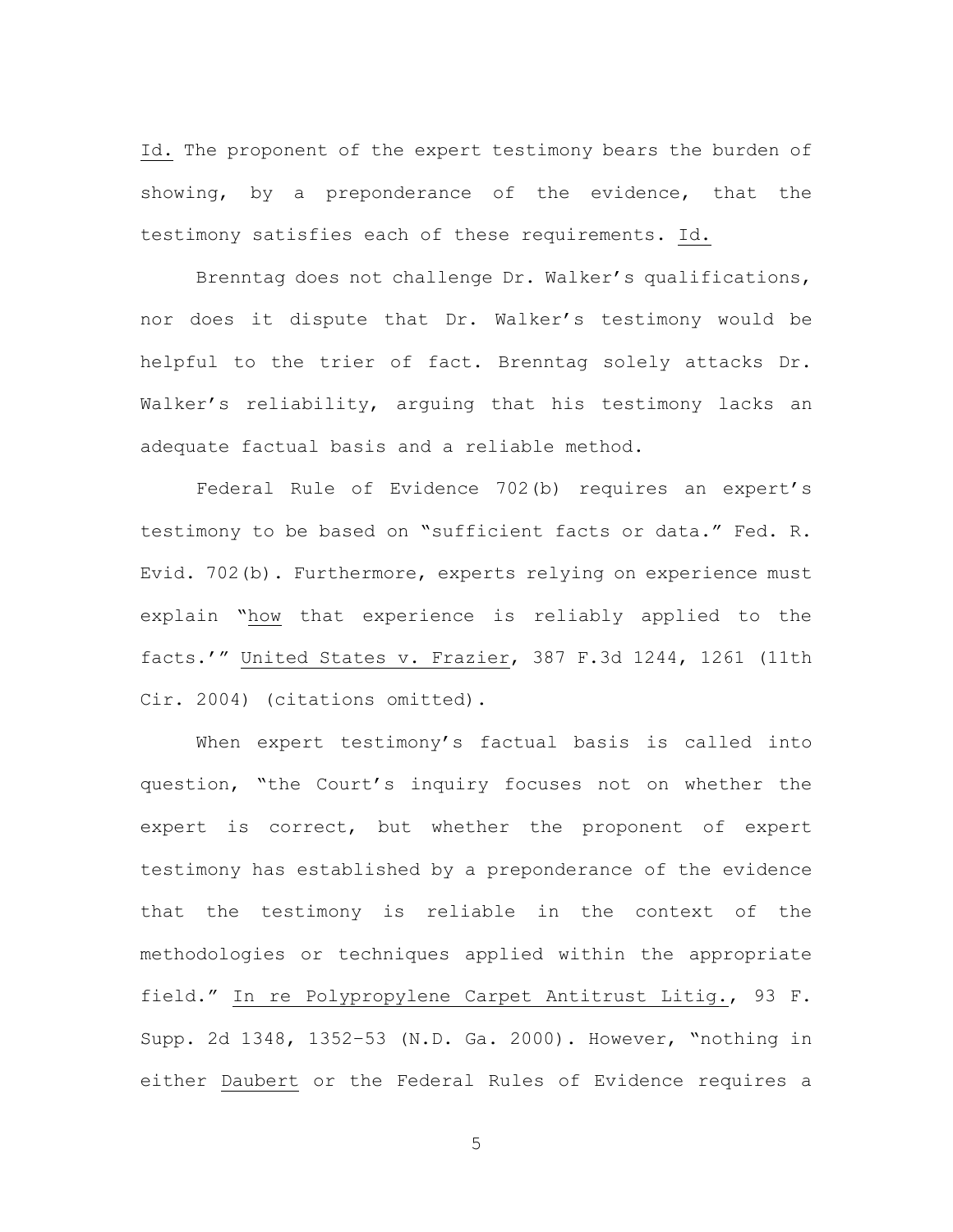district court to admit opinion evidence that is connected to existing data only by the ipse dixit of the expert. A court may conclude that there is simply too great an analytical gap between the data and the opinion proffered." Gen. Elec. Co. v. Joiner, 522 U.S. 136, 146 (1997).

Brenntag argues that Dr. Walker's opinion on causation lacks an adequate factual basis because Dr. Walker never reviewed any of Morrow's prior medical history or treatment records. (Doc. # 40 at 1). Instead, Dr. Walker primarily relied on allegedly inaccurate statements from Morrow and Morrow's counsel to formulate his conclusions. (Id. at 10).

Morrow responds that Dr. Walker is a well-credentialed expert who has spent the last ten years treating posttraumatic spine injuries. (Doc. # 45 at 2). Dr. Walker based his opinion on "a variety of sources of information," namely (1) his extensive experience; (2) a physical examination of Morrow after the December 2018 accident; (3) a review of MRIs from 2015; and (4) a review of MRIs from 2019, taken after the 2018 accident. (Id. at  $1-2$ , 4). According to Morrow, this was "clearly sufficient data" to form an opinion, therefore Brenntag's arguments are more fitting for cross-examination. (Id. at 4-5).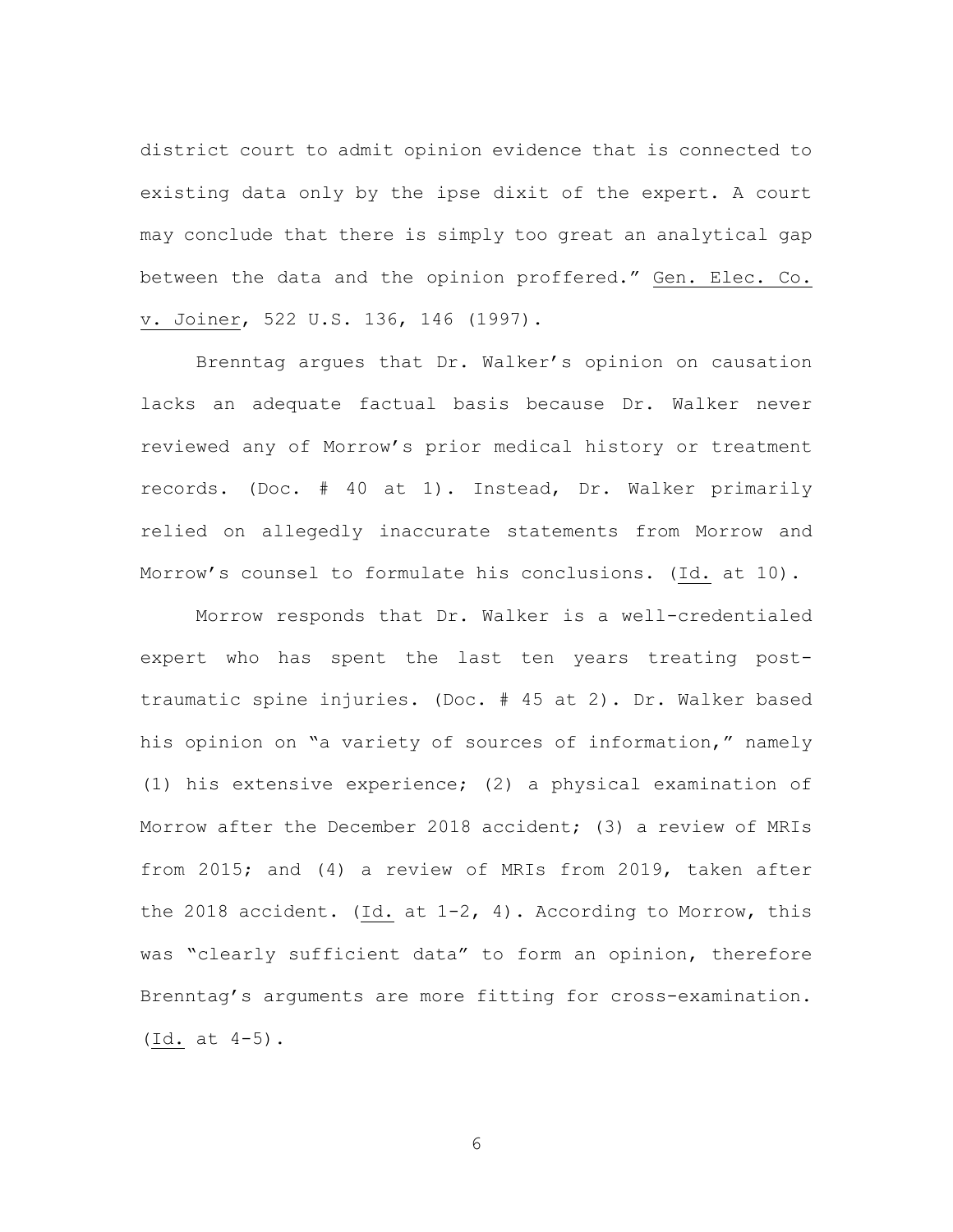The Court agrees with Brenntag that Morrow has not shown by a preponderance of the evidence that Dr. Walker's testimony on causation is reliable. Dr. Walker testified that he did not review any of Morrow's prior medical records when forming his initial opinion on the origin of Morrow's injuries. (Doc. # 40-5 at 7, 12-13, 17). Rather, Dr. Walker based his initial opinion on Morrow's representation that he "had no previous accidents, problems, or treatments to his neck." (Doc. # 40- 11 at 30). When asked if he relied on any other source of information to verify this statement, Dr. Walker responded that he took Morrow at his word, stating: "I don't verify anything. I'm not a lie detector. I just believe what people tell me." (Doc. # 40-5 at 8).

However, the record reflects that Morrow had been involved in a car accident in December 2014. (Doc. # 40-2 at 2-3). That accident resulted in neck pain, for which Morrow sought treatment from orthopedic surgeon Paul Zak, M.D. (Id.). In late 2015, Dr. Zak recommended a "total disc replacement" surgery — the same surgery ultimately performed by Dr. Walker. (Doc. # 40-10 at 6, 8). Dr. Walker formed his initial opinion on causation without any knowledge of this accident, or Dr. Zak's recommendations for treatment, despite admitting that the existence of prior neck pain could have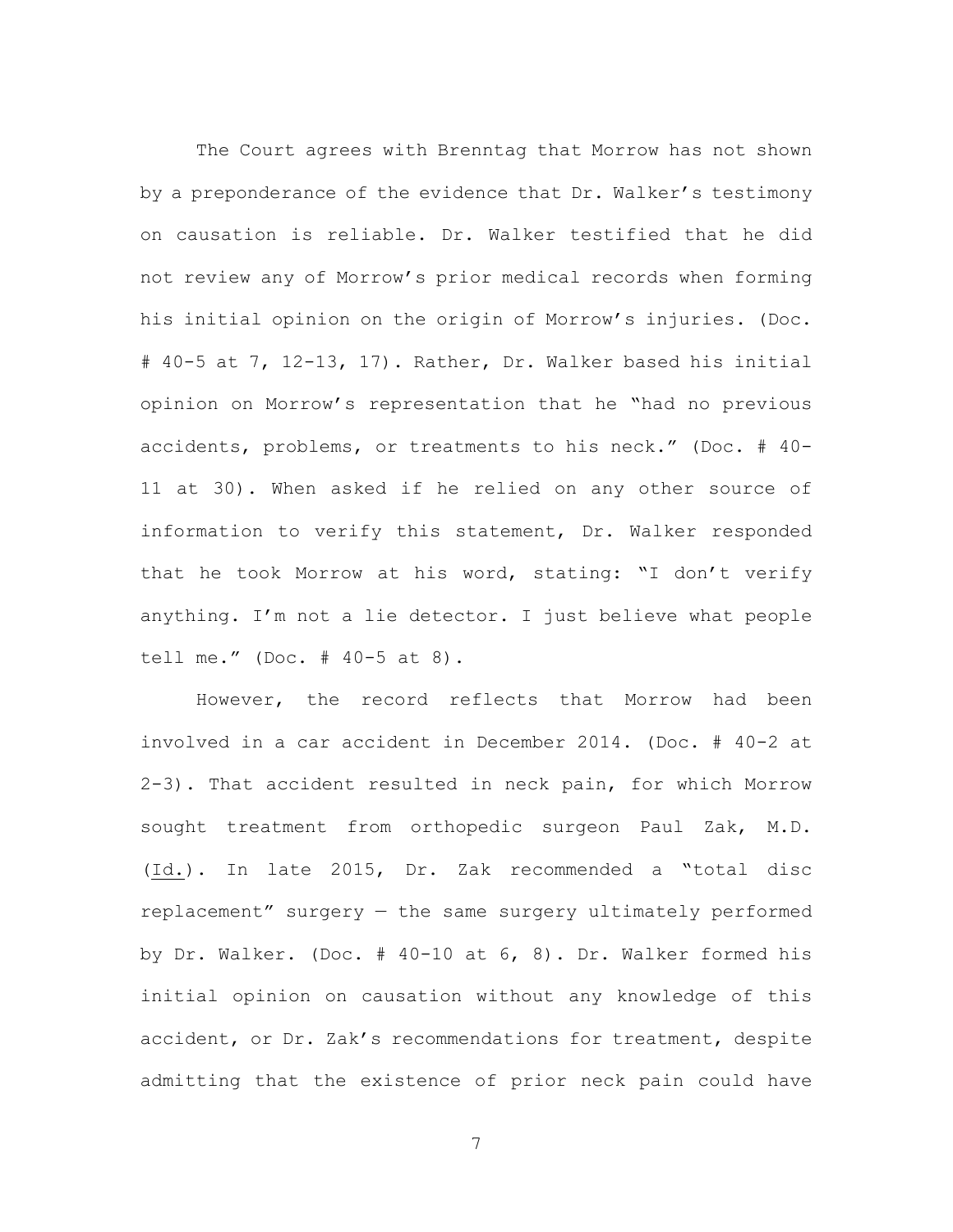changed his opinion about the causation of the injury. (Doc. # 40-5 at 12, 17-18).

Sometime after Dr. Walker formed this initial opinion, Morrow's counsel contacted Dr. Walker and informed him of the prior accident. (Doc. # 40-11 at 7). However, Dr. Walker still did not request or review Morrow's treatment records from Dr. Zak, or even discuss the accident with Morrow. (Doc. # 40-5 at 16-19). Dr. Walker examined one MRI report from 2015, taken after the 2014 accident, and concluded that the 2014 accident had "no material impact on [his] opinions regarding the causation of the  $C4-5$  disc herniation  $\ldots$  or the need for surgery." (Doc. # 40-11 at 6). In his report, Dr. Walker reaffirmed that in his opinion, Morrow's disc herniation was "causally related" to the 2018 accident. (Id. at 5).

Dr. Walker testified that the main basis for this second, corroboratory opinion was a representation from Morrow's counsel that Dr. Zak "never recommended any conservative treatment," and that Morrow "had actually improved and was pain free for years predating his February 16, 2018 motor vehicle accident." (Id. at 7; Doc. # 40-5 at 12-14, 17).

However, Dr. Zak's records indicate he did in fact recommend conservative treatment after the 2014 accident. (Doc. # 40-10). Furthermore, Morrow actually underwent a year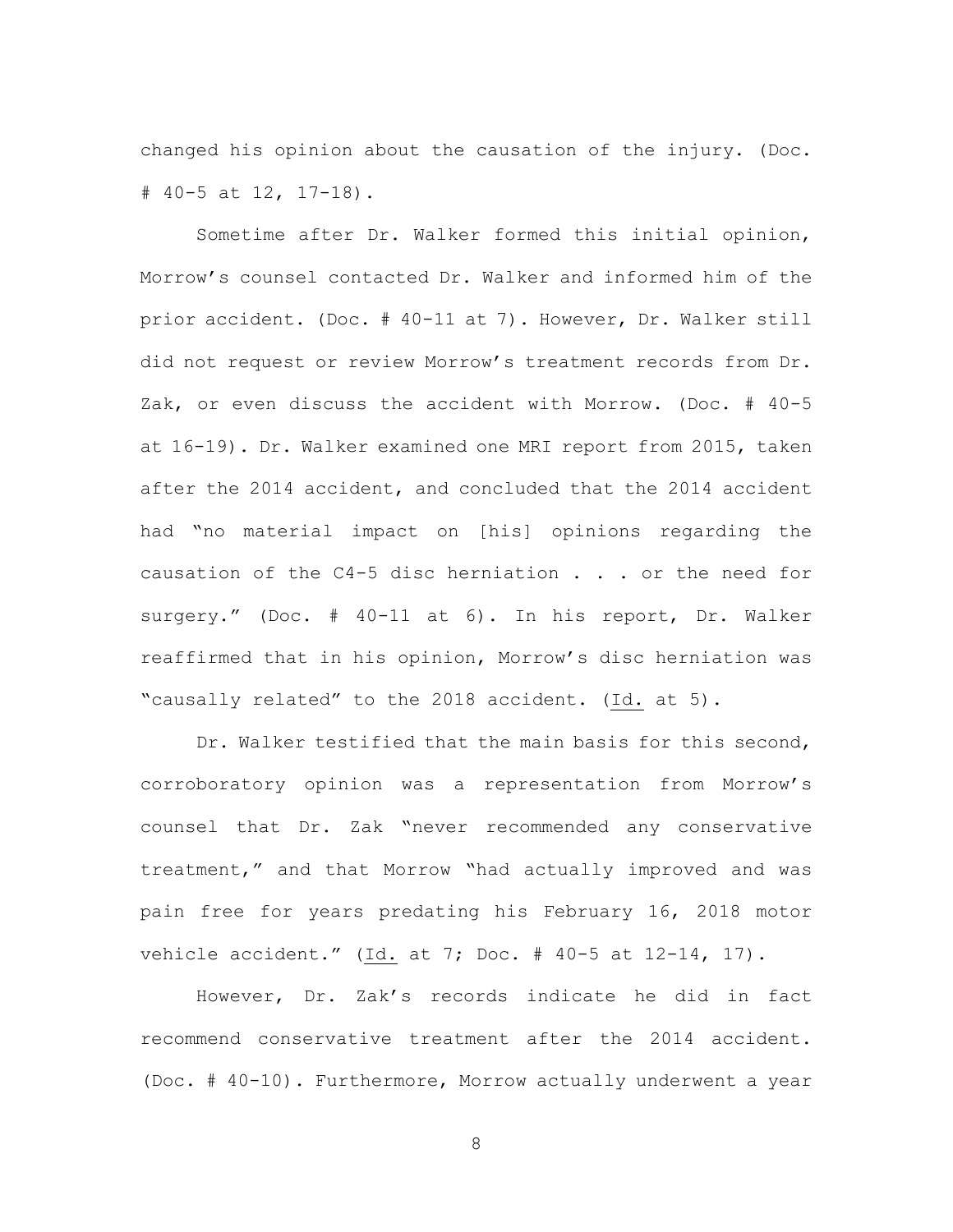of conservative treatment with Lorraine Thorpe, D.C. (Doc. # 40-6). Dr. Thorpe testified that she treated Morrow fortythree times throughout 2015, and at the end of the year gave him a "poor" prognosis. (Id. at 2). Dr. Walker formed his second opinion on causation without knowledge of this past treatment, and without reviewing any of Dr. Thorpe's or Dr. Zak's prior treatment records. (Doc. # 40-5 at 16-17).

Other courts have held that the reliance of doctors on "inadequate and unreliable histories renders the entire diagnosis and accompanying testimony inadmissible." In re Silica Prod. Liab. Litig., 398 F. Supp. 2d 563, 638 (S.D. Tex. 2005) (citing Curtis v. M & S Petroleum, Inc., 174 F.3d 661, 670–71 (5th Cir. 1999)). Furthermore, the Eleventh Circuit has held that "[r]elevant expert testimony is admissible only if an expert knows of facts which enable him to express a reasonably accurate conclusion. Opinions derived from erroneous data are appropriately excluded." United States v. City of Miami, Fla., 115 F.3d 870, 873 (11th Cir. 1997) (internal citations omitted).

Here, Dr. Walker formed an opinion on medical causation without reviewing any of the prior treatment providers' records; indeed he was unaware Morrow even underwent conservative treatment with Dr. Thorpe. (Doc. # 40-5 at 16).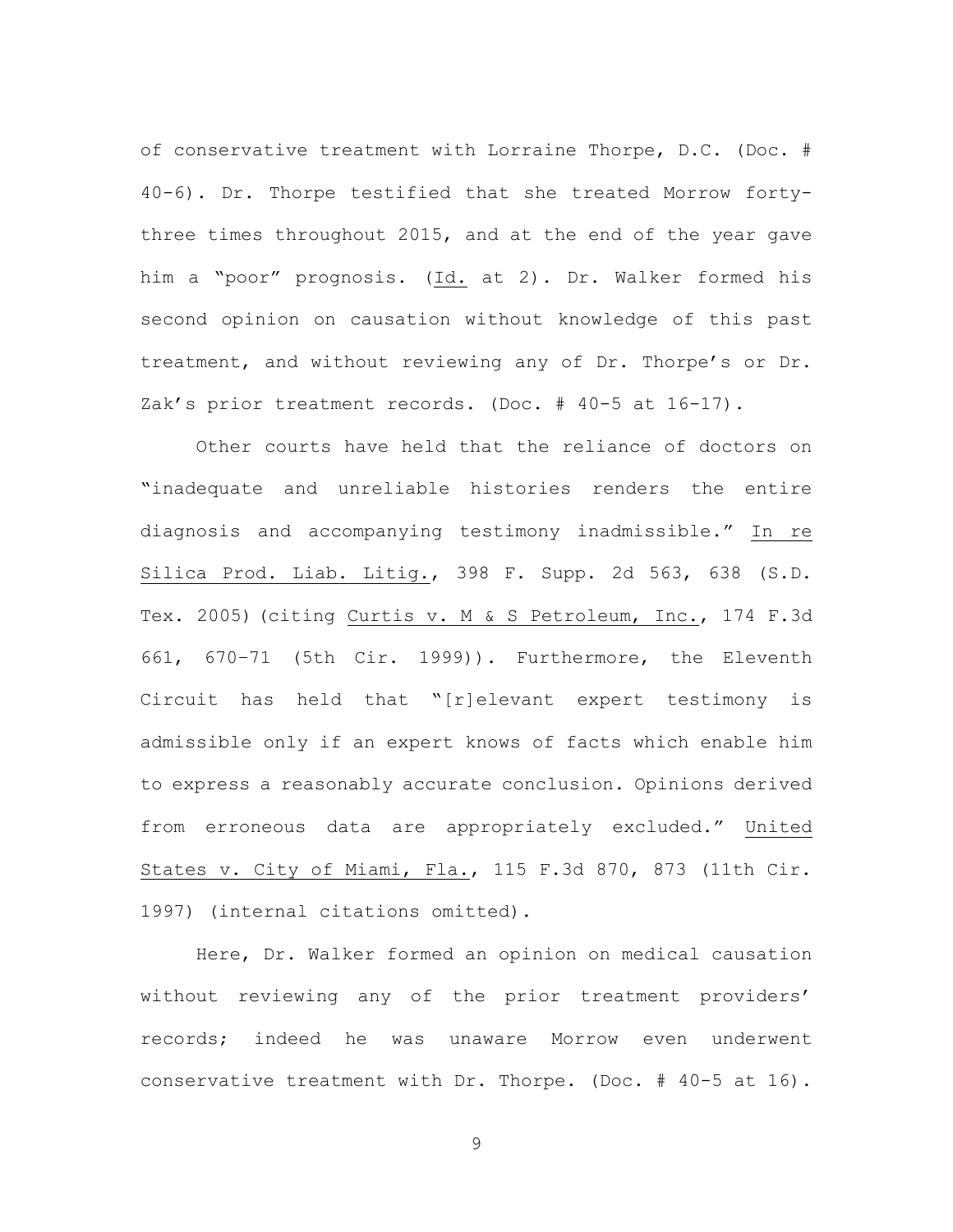Therefore, the Court agrees with Brenntag that Dr. Walker's "superficial analysis" of Morrow's injuries is insufficient to satisfy Daubert. See North v. Ford Motor Co., 505 F. Supp. 2d 1113, 1119 (D. Utah 2007) (excluding testimony where the expert relied on an incomplete medical history and did not include pre-existing conditions, including a second car accident involving a plaintiff). Dr. Walker lacked a sufficient factual basis to form a reliable opinion on the causation of Morrow's injuries, therefore his expert testimony on causation is excluded. See Carmody v. State Farm Mut. Auto. Ins. Co., No. 6:14-cv-830-Orl-37, 2015 WL 5542534, at \*3 (M.D. Fla. Sept. 18, 2015) (excluding physician testimony on causation where doctor only examined the plaintiff once, did not review the plaintiff's prior medical reports or history, did not communicate with the plaintiff's prior doctors before forming causation opinion, and was unaware about prior injuries the plaintiff sustained in accidents); In re Paoli R.R. Yard PCB Litig., 35 F.3d 717, 756 (3d Cir. 1994) (upholding exclusion of expert testimony on causation where the physician took a limited medical history of each plaintiff, but "did not even look at medical records of the plaintiffs much less examine them," and failed to consider alternative causes).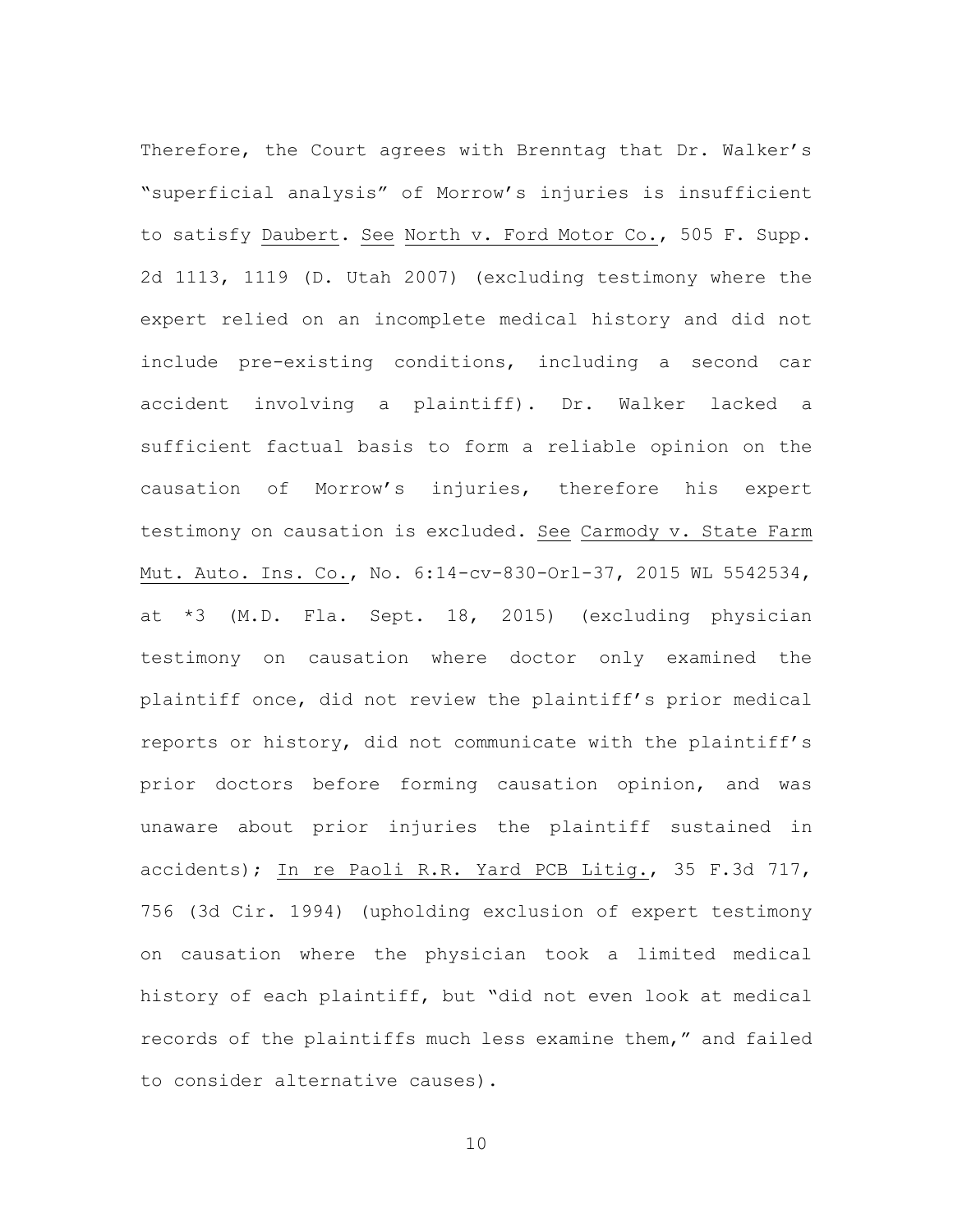Even if the Court agreed with Morrow that Dr. Walker's factual basis was adequate, Dr. Walker does not establish that he used a reliable method to examine the cited data. Beside the representation from counsel that Morrow had been pain-free for several years before the 2018 accident, Dr. Walker only cites one factual basis for his opinion that Morrow's injuries were directly attributable to the 2018 accident, rather than the 2014 accident. Dr. Walker explains that a small rupture, or extrusion, in Morrow's C4-5 herniated disc appeared on the third MRI scan taken in July 2019, but was not present on the 2015 MRI scan. (Doc. # 40-11 at 5-6; Doc. # 40-5 at 13). Therefore, Dr. Walker concludes, the rupture (and in turn Morrow's injuries) must be attributable to the 2018 accident, rather than the 2014 accident.

The Court is not convinced this is a reliable method of determining causation. During deposition, Dr. Walker states the extrusion was not clearly visible on an MRI scan taken only a few months earlier in May 2019. (Doc. # 40-5 at 13). Dr. Walker explains "previous scans [including the May 2019 scans] were really not very good, and that's why we kept repeating them until we could get a good one." (Id.). The July 2019 MRI was of a much higher quality than the scans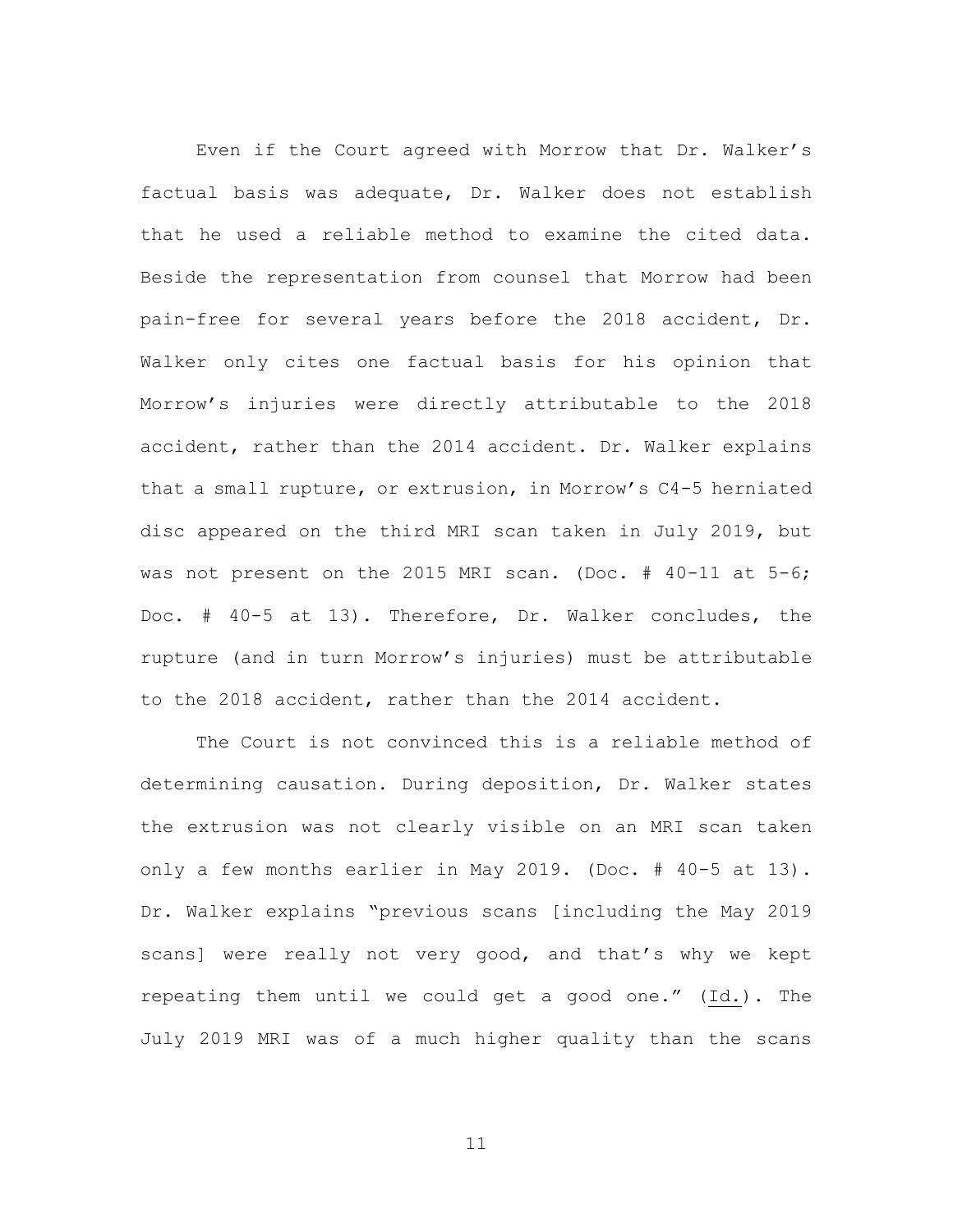taken in May 2019, which is why the rupture appeared so clearly. (Id.).

The Eleventh Circuit has held that a medical expert "need not rule out every possible alternative in order to form an opinion on causation," but

expert opinion testimony is properly excluded as unreliable if the doctor "engaged in very few standard diagnostic techniques by which doctors normally rule out alternative causes and the doctor offered no good explanation as to why his or her conclusion remained reliable" or if "the defendants pointed to some likely cause of the plaintiff's illness other than the defendants' action and [the doctor] offered no reasonable explanation as to why he or she still believed that the defendants' actions were a substantial factor in bringing about that illness."

Wilson, 303 F. App'x at 714 (citing Wheat v. Sofamor, S.N.C., 46 F. Supp. 2d 1351, 1358 (N.D. Ga. 1999)). Here, Dr. Walker's testimony on causation does not sufficiently address the possibility that Morrow's injuries were caused by the 2014 accident. Dr. Walker forms his conclusion without addressing the possibility that the small rupture missed in the May 2019 scan may have also been present, but missed, in the 2015 MRI scans. (Doc. # 40-11 at 5-6). Nor does he acknowledge the possibility that the "C4-5 broad-based disk protrusion-type herniation" he observed in the 2015 MRI could have contributed to the extrusion seen in the July 2019 MRI. (Doc. # 40-5 at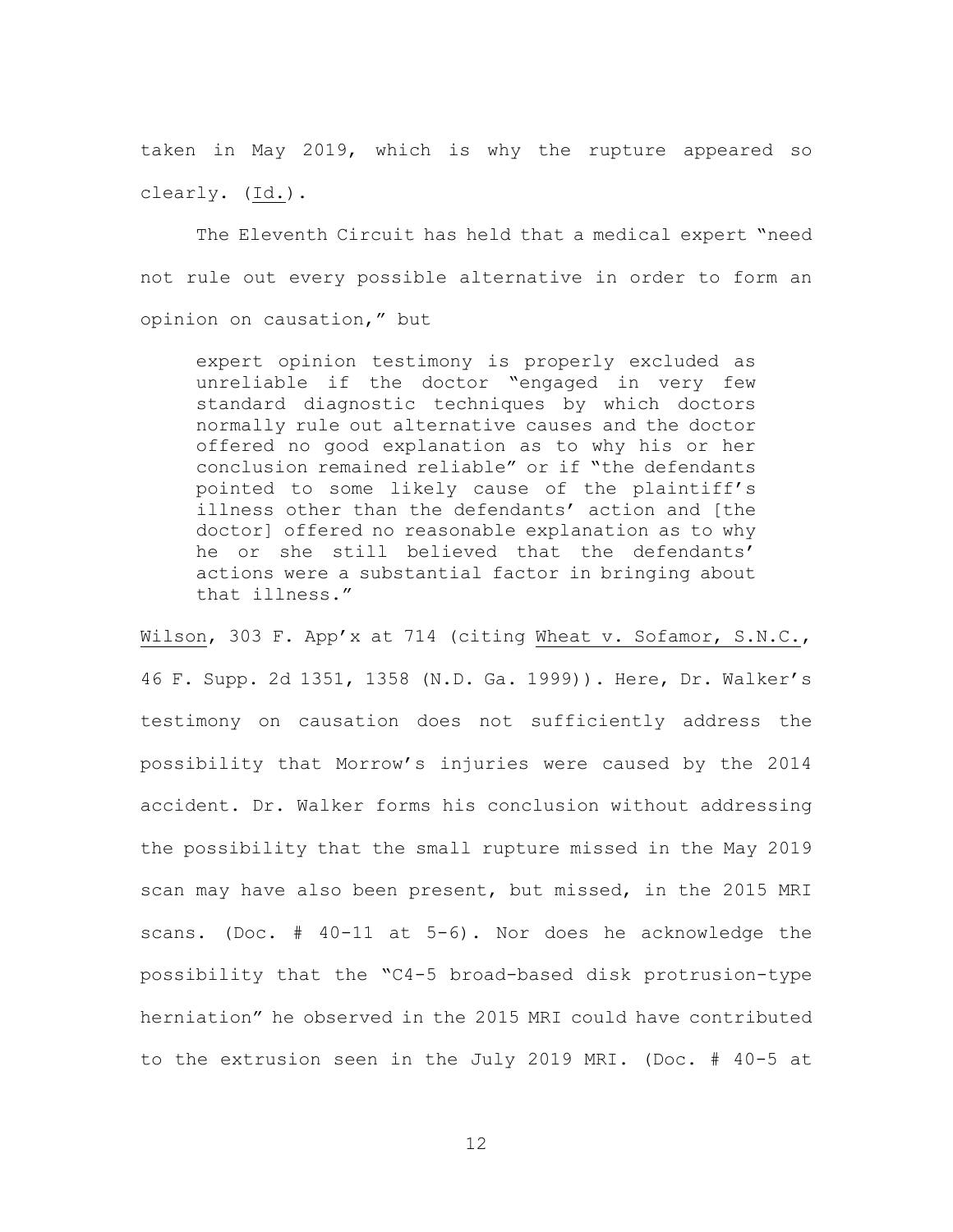15-16). Instead, Dr. Walker asserts that he saw the rupture for the first time in the July 2019 MRI, therefore he considered it "a permanent injury directly related to the February 16th, 2018, motor vehicle accident." (Id. at 13; Doc. # 40-11 at 6).

Daubert does not require the Court to accept an expert's speculation without a showing of a reliable method. Gen. Elec. Co., 522 U.S. at 146. There is "simply too great an analytical gap" between Dr. Walker's source material and his conclusion that the 2018 accident was the sole cause of Morrow's injuries, despite a similar accident in 2014 causing almost identical injuries. Id.; see also Wilson, 303 F. App'x at 714 (excluding expert testimony in part because an expert failed to rule out alternative mechanisms of injury); Myers v. Illinois Cent. R. Co., 629 F.3d 639, 645 (7th Cir. 2010) (upholding exclusion of causation testimony where the expert was unaware of a prior back injury and did not "rule in" or "rule out" any potential causes of injury, but "simply treated [the plaintiff] and assumed his injuries stemmed from his work").

Notwithstanding this exclusion, Dr. Walker may testify as a lay witness on his treatment of Morrow. See United States v. Henderson, 409 F.3d 1293, 1300 (11th Cir. 2005) ("A